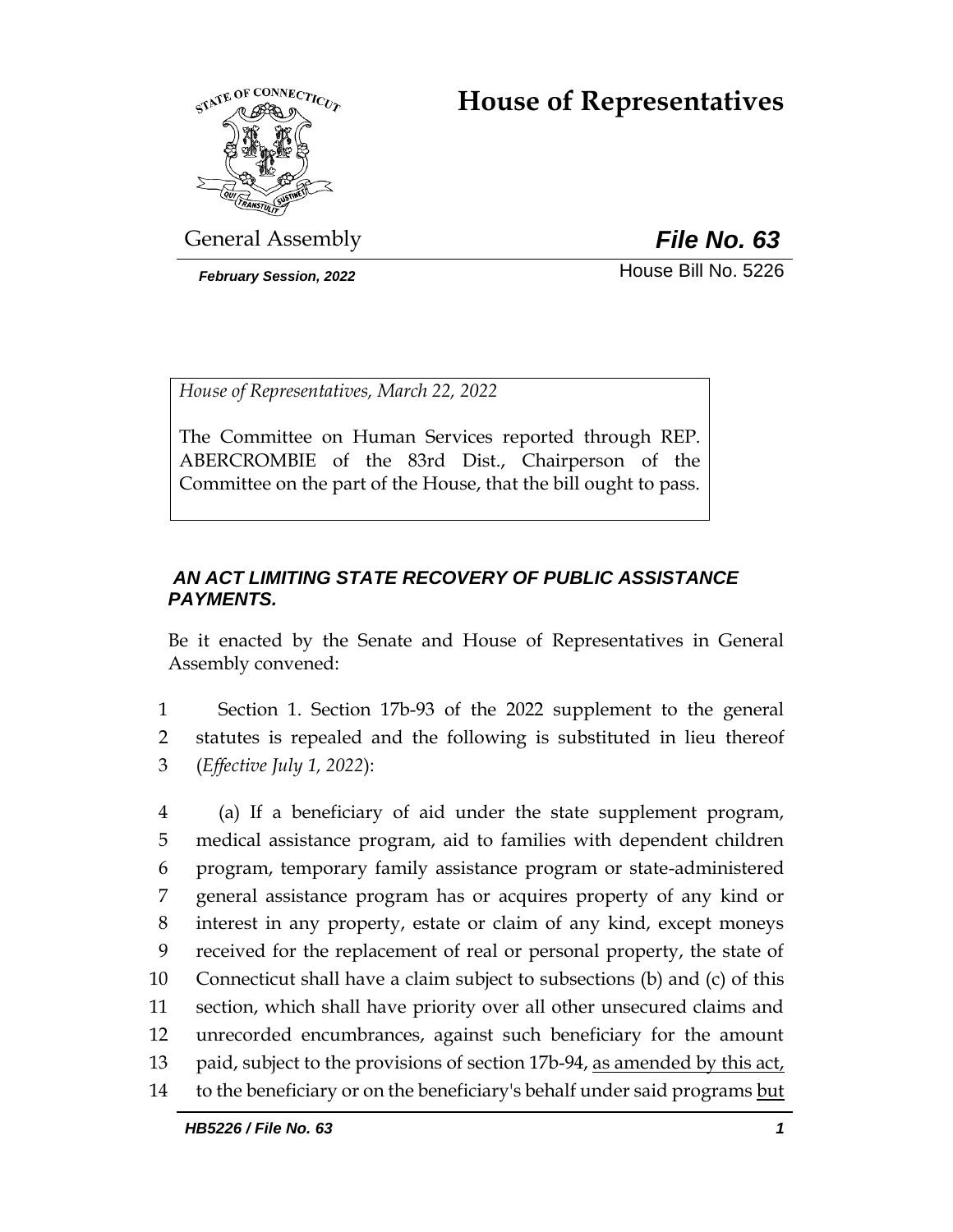only to the extent that the state is required to recover such amount under federal law. **[**; and, in**]** In addition thereto, the parents of an aid to dependent children beneficiary, a state-administered general assistance beneficiary or a temporary family assistance beneficiary shall be liable 19 to repay, subject to the provisions of section 17b-94, as amended by this 20 act, to the state the full amount of any such aid paid to or on behalf of either parent, his or her spouse, and his or her dependent child or 22 children, as defined in section 17b-75, but only to the extent that the state is required to recover such amount under federal law. The state of Connecticut shall have a lien against property of any kind or interest in any property, estate or claim of any kind of the parents of an aid to dependent children, temporary family assistance or state administered general assistance beneficiary, in addition and not in substitution of any 28 other state claim, for amounts owing under any order for support of any court or any family support magistrate, including any arrearage under such order, provided household goods and other personal property identified in section 52-352b, real property pursuant to section 17b-79, as long as such property is used as a home for the beneficiary and money received for the replacement of real or personal property, shall be exempt from such lien.

 (b) Any person who received cash benefits under the aid to families with dependent children program, the temporary family assistance program or the state-administered general assistance program, when such person was under eighteen years of age, shall not be liable to repay the state for such assistance.

 (c) No claim, except a claim required to be made under federal law, shall be made, or lien applied, against any payment made pursuant to chapter 135, any payment made pursuant to section 47-88d or 47-287, any moneys received as a settlement or award in a housing or employment or public accommodation discrimination case or in any action brought by a tenant or occupant or former tenant or occupant against an owner or lessor of a residential premises or manufactured mobile home park, any court-ordered retroactive rent abatement, including any made pursuant to subsection (e) of section 47a-14h or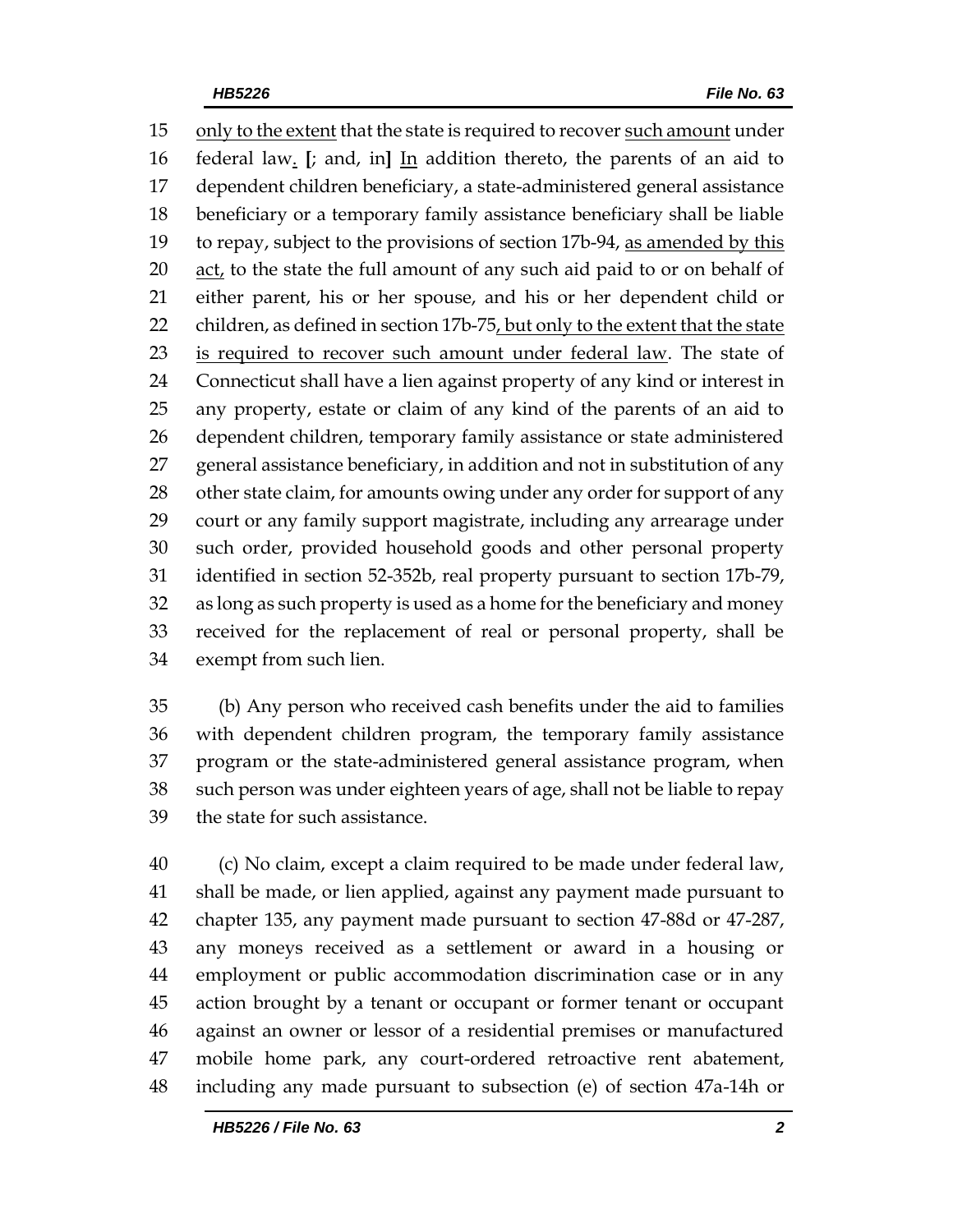section 47a-4a, 47a-5 or 47a-57, or any security deposit refund pursuant to subsection (d) of section 47a-21 paid to a beneficiary of assistance under the state supplement program, medical assistance program, aid to families with dependent children program, temporary family assistance program or state-administered general assistance program or paid to any person who has been supported wholly, or in part, by the state, in accordance with section 17b-223, in a humane institution.

 (d) Notwithstanding any provision of the general statutes, whenever 57 funds are collected pursuant to this section or section 17b-94, as 58 amended by this act, and the person who otherwise would have been entitled to such funds is subject to a court-ordered current or arrearage child support payment obligation in a IV-D support case, such funds shall first be paid to the state for reimbursement of Medicaid funds granted to such person for medical expenses incurred for injuries related to a legal claim by such person which was the subject of the state's lien and such funds shall then be paid to the Office of Child Support Services for distribution pursuant to the federally mandated child support distribution system implemented pursuant to subsection (j) of section 17b-179. The remainder, if any, shall be paid to the state for payment of previously provided assistance through the state supplement program, medical assistance program, aid to families with dependent children program, temporary family assistance program or state-administered general assistance program but only to the extent that the state is required to recover such assistance under federal law.

 (e) The Commissioner of Social Services shall adopt regulations, in accordance with chapter 54, establishing criteria and procedures for adjustment of the claim of the state of Connecticut under subsection (a) of this section. The purpose of any such adjustment shall be to encourage the positive involvement of noncustodial parents in the lives of their children and to encourage noncustodial parents to begin making regular support payments.

 (f) On and after July 1, **[**2021**]** 2022, the state shall not recover cash assistance or medical assistance from a lien filed on any real property,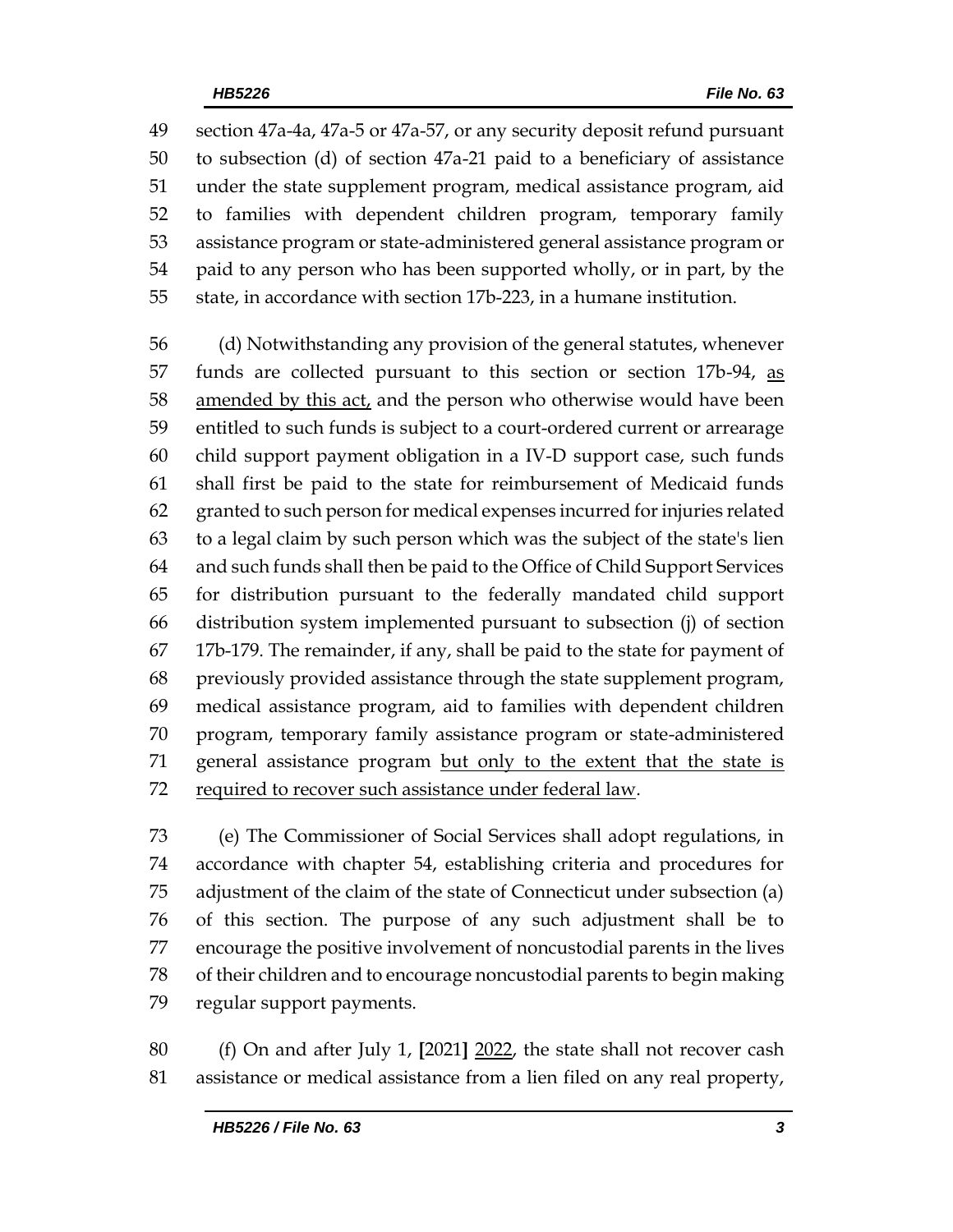or a claim filed against property, a property interest or estate or claim of any kind, unless the state is required to recover such assistance under federal law or the provisions of this section. Any lien on real property or state claim against property, a property interest or estate or claim of any kind filed under this section by or on behalf of the state prior to July 1, **[**2021**]** 2022, shall be deemed released by the state if the recovery of such assistance is not required under federal law or the provisions of this section. As used in this subsection, "cash assistance" means payments made to a beneficiary of the aid to families with dependent children program, the state-administered general assistance program, the state supplement program or the temporary family assistance program.

 Sec. 2. Section 17b-94 of the 2022 supplement to the general statutes is repealed and the following is substituted in lieu thereof (*Effective July 1, 2022*):

 (a) In the case of causes of action of beneficiaries of aid under the state supplement program, medical assistance program, aid to families with dependent children program, temporary family assistance program or state-administered general assistance program, subject to subsections 101 (b) and (c) of section 17b-93, as amended by this act, or of a parent liable 102 to repay the state under the provisions of section 17b-93, as amended by this act, the claim of the state shall be a lien against the proceeds therefrom in the amount of the assistance paid but only to the extent that the state is required to recover such assistance under federal law, or, in 106 the case of a parent subject to any order for support of any court or any family support magistrate, including any arrearage under such order, liable to repay the state under the provisions of section 17b-93, as 109 amended by this act, whose proceeds from the cause of action are not subject to recovery under federal law, fifty per cent of the proceeds received by such parent or the amount owed by such parent after payment of all expenses connected with the cause of action, whichever 113 is less, for repayment under section 17b-93, as amended by this act, and shall have priority over all other claims except attorney's fees for said causes, expenses of suit, costs of hospitalization connected with the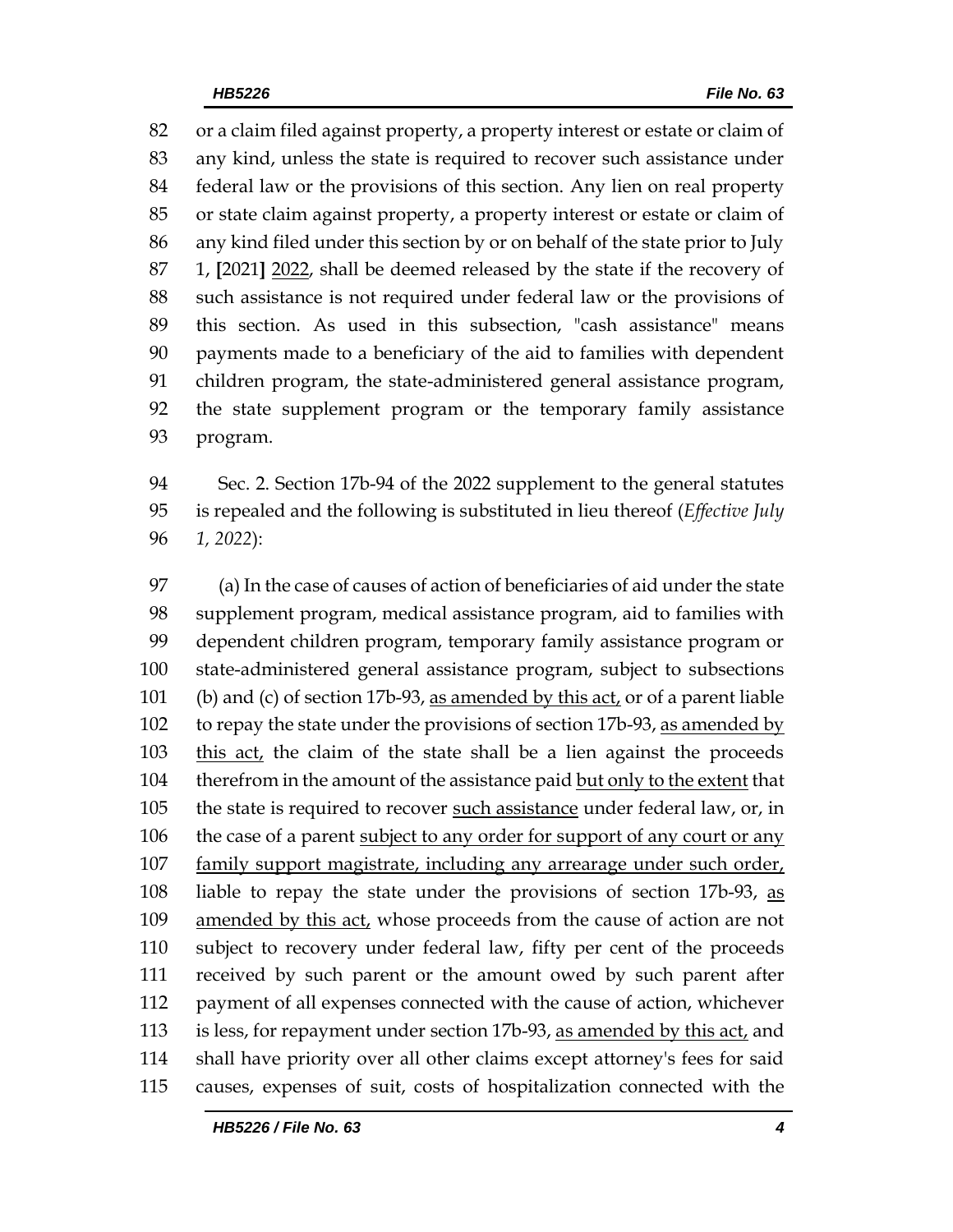cause of action by whomever paid over and above hospital insurance or other such benefits, and, for such period of hospitalization as was not paid for by the state, physicians' fees for services during any such period as are connected with the cause of action over and above medical insurance or other such benefits. The proceeds of such causes of action shall be assignable to the state for payment of the amount due under this section and section 17b-93, as amended by this act, irrespective of any other provision of law. Upon presentation to the attorney for the beneficiary of an assignment of such proceeds executed by the beneficiary or his conservator or guardian, such assignment shall constitute an irrevocable direction to the attorney to pay the Commissioner of Administrative Services in accordance with its terms, except if, after settlement of the cause of action or judgment thereon, the Commissioner of Administrative Services does not inform the attorney for the beneficiary of the amount of lien which is to be paid to the Commissioner of Administrative Services within forty-five days of receipt of the written request of such attorney for such information, such attorney may distribute such proceeds to such beneficiary and shall not be liable for any loss the state may sustain thereby.

 (b) In the case of an inheritance of an estate by a beneficiary of aid under the state supplement program, medical assistance program, aid to families with dependent children program, temporary family assistance program or state-administered general assistance program, subject to subsections (b) and (c) of section 17b-93, as amended by this act, or **[**by a parent**]** by the parent of such beneficiary, liable to repay the 141 state under the provisions of section 17b-93, as amended by this act, the amount of such assets equal to the amount of assistance paid but only 143 to the extent that the state is required to recover such amount under 144 federal law, or in the case of a parent subject to any order for support of any court or any family support magistrate, including any arrearage under such order, and liable to repay the state under the provisions of section 17b-93, as amended by this act, whose inheritance is not subject to recovery under federal law, fifty per cent of the assets of the estate payable to such parent, or the amount owed by such parent, whichever is less, shall be assignable to the state for payment of the amount due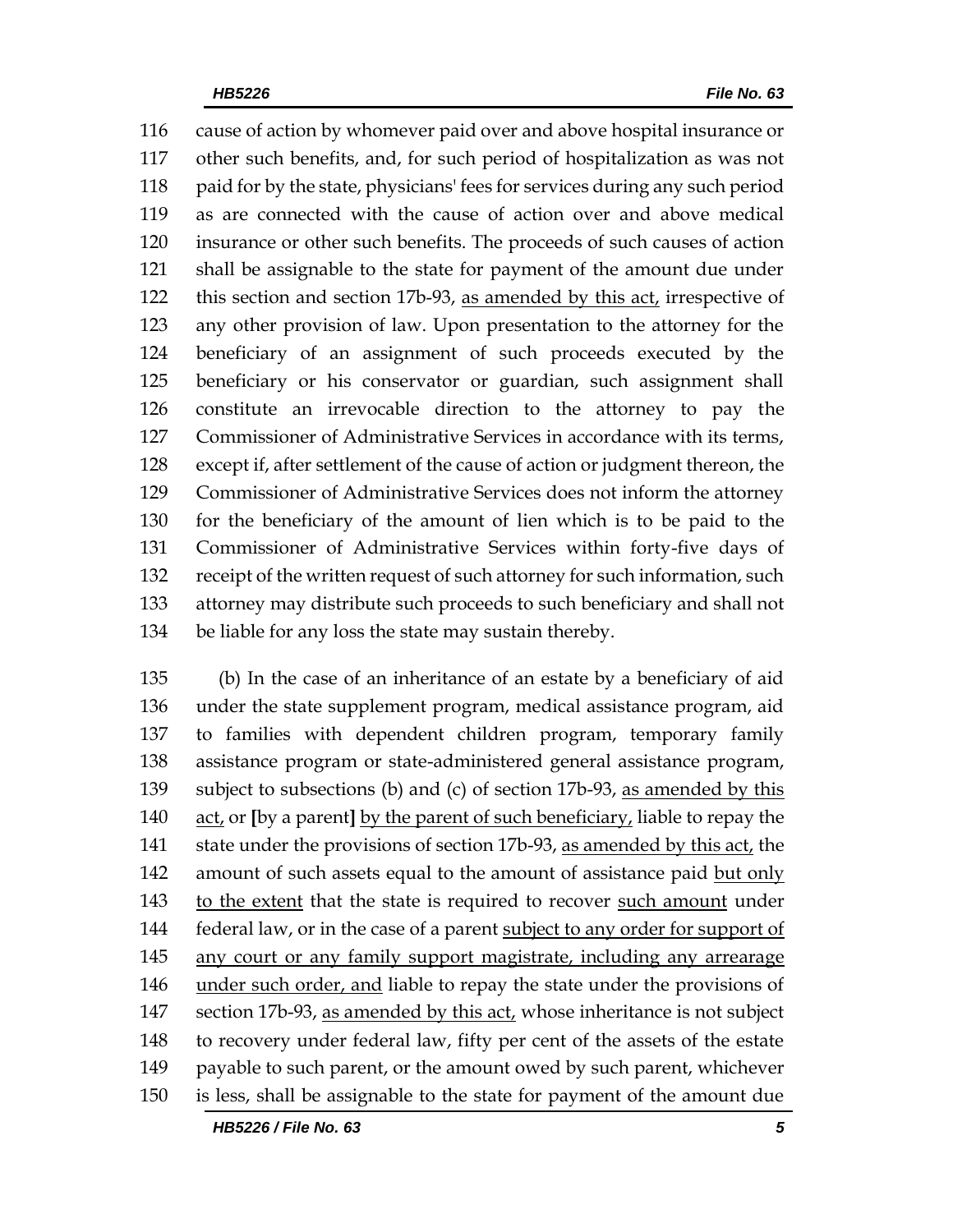under section 17b-93, as amended by this act. The state shall have a lien against such assets in the applicable amount specified in this subsection. The Court of Probate shall accept any such assignment executed by the beneficiary or parent or any such lien notice if such assignment or lien notice is filed by the Commissioner of Administrative Services with the court prior to the distribution of such inheritance, and to the extent of such inheritance not already distributed, the court shall order distribution in accordance with such assignment or lien notice. If the Commissioner of Administrative Services receives any assets of an estate pursuant to any such assignment, the commissioner shall be subject to the same duties and liabilities concerning such assigned assets as the beneficiary or parent.

 (c) On and after July 1, **[**2021**]** 2022, the state shall not recover cash assistance or medical assistance from a claim filed on any property, property interest, proceeds from a cause of action or estate, unless the state is required to recover such assistance under federal law or the provisions of section 17b-93, as amended by this act. Any claim filed under this section by or on behalf of the state on such property, property interest, proceeds from a cause of action or estate prior to July 1, **[**2021**]** 170 2022, shall be released by the state if the recovery of such assistance is 171 not required under federal law or the provisions of section 17b-93, as 172 amended by this act. As used in this subsection, "cash assistance" means payments made to a beneficiary of the aid to families with dependent children program, the state-administered general assistance program, the state supplement program or the temporary family assistance program.

 Sec. 3. Section 17b-95 of the 2022 supplement to the general statutes is repealed and the following is substituted in lieu thereof (*Effective July 1, 2022*):

 (a) Subject to the provisions of subsection (b) of this section, upon the death of a parent of a child who has, at any time, been a beneficiary under the program of aid to families with dependent children, the temporary family assistance program or the state-administered general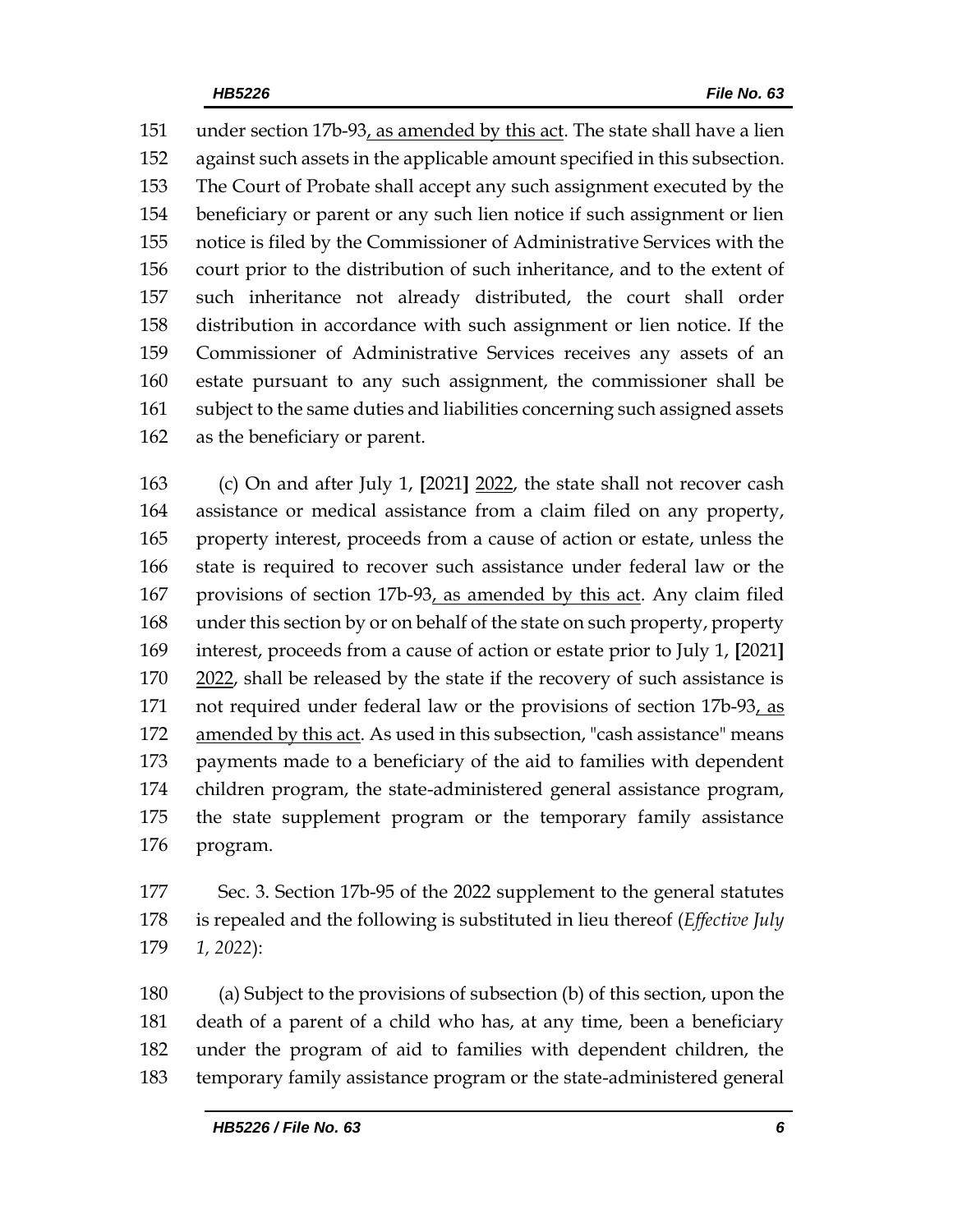assistance program, or upon the death of any person who has at any time been a beneficiary of aid under the state supplement program, medical assistance program, aid to families with dependent children program, temporary family assistance program or state-administered general assistance program, except as provided in subsection (b) of 189 section 17b-93, as amended by this act, the state shall have a claim against such parent's or person's estate for all amounts paid on behalf of each such child but only to the extent that the state is required to recover such amounts under federal law, or the provisions of section 17b-93, as 193 amended by this act, or for the support of either parent or such child or such person under the state supplement program, medical assistance program, aid to families with dependent children program, temporary family assistance program or state-administered general assistance program for which the state has not been reimbursed and that the state is required to recover under federal law or the provisions of section 17b- 93, as amended by this act, to the extent that the amount which the surviving spouse, parent or dependent children of the decedent would otherwise take from such estate is not needed for their support. Notwithstanding the provisions of this subsection, effective for services provided on or after January 1, 2014, no state claim pursuant to this section shall be made against the estate of a recipient of medical assistance under the Medicaid Coverage for the Lowest Income Populations program, established pursuant to Section 1902(a)(10)(A)(i)(VIII) of the Social Security Act, as amended from time to time, except to the extent required by federal law.

 (b) In the case of any person dying after October 1, 1959, the claim for medical payments, even though such payments were made prior thereto, shall be restricted to medical disbursements actually made for care of such deceased beneficiary.

 (c) Claims pursuant to this section shall have priority over all unsecured claims against such estate, except (1) expenses of last sickness not to exceed three hundred seventy-five dollars, (2) funeral and burial expenses in accordance with sections 17b-84 and 17b-131, and (3) administrative expenses, including probate fees and taxes, and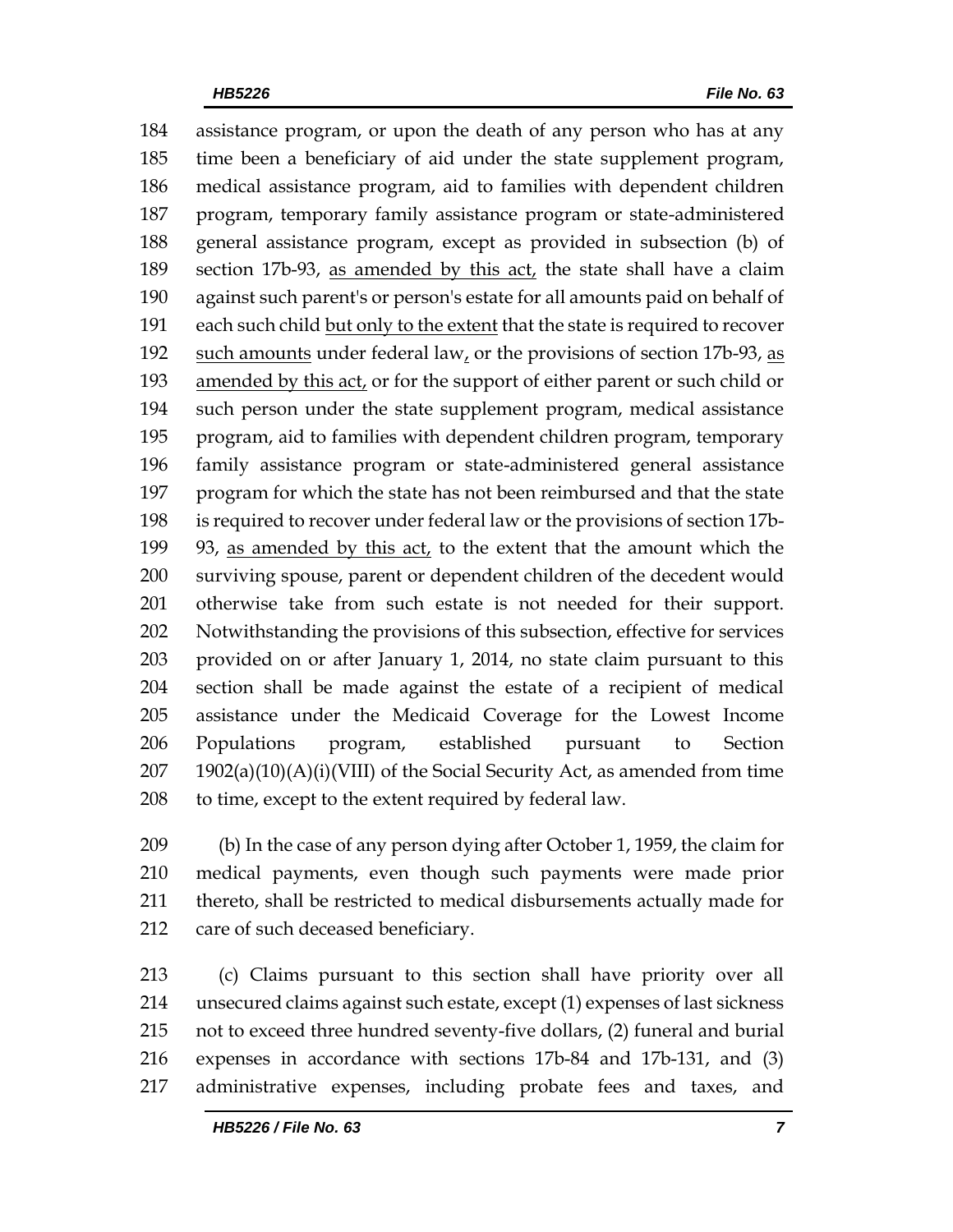including fiduciary fees not exceeding the following commissions on the value of the whole estates accounted for by such fiduciaries: On the first two thousand dollars or portion thereof, five per cent; on the next eight 221 thousand dollars or portion thereof, four per cent; on the excess over ten thousand dollars, three per cent. Upon petition by any fiduciary, the Probate Court, after a hearing thereon, may authorize compensation in excess of the above schedule for extraordinary services. Notice of any such petition and hearing shall be given to the Commissioner of Administrative Services in Hartford at least ten days in advance of such hearing. The allowable funeral and burial payment herein shall be reduced by the amount of any prepaid funeral arrangement. Any amount paid from the estate under this section to any person which exceeds the limits provided herein shall be repaid to the estate by such person, and such amount may be recovered in a civil action with interest at six per cent from the date of demand.

 (d) For purposes of this section, all sums due on or after July 1, 2003, to any individual after the death of a public assistance beneficiary 235 pursuant to the terms of an annuity contract purchased at any time with assets of a public assistance beneficiary, shall be deemed to be part of the estate of the deceased beneficiary and shall be payable to the state by the recipient of such annuity payments to the extent necessary to achieve full reimbursement of any public assistance benefits paid to, or 240 on behalf of, the deceased beneficiary but only to the extent that the state is required to recover such benefits under federal law or for support 242 payments due from parents under the provisions of section 17b-93, as amended by this act, irrespective of any provision of law. The recipient of beneficiary payments from any such annuity contract shall be solely liable to the state of Connecticut for reimbursement of public assistance 246 benefits paid to, or on behalf of, the deceased beneficiary but only to the 247 extent that the state is required to recover such benefits under federal law or for support payments due from parents under the provisions of section 17b-93, as amended by this act, to the extent of any payments received by such recipient pursuant to the annuity contract.

(e) On and after July 1, **[**2021**]** 2022, the state shall not recover cash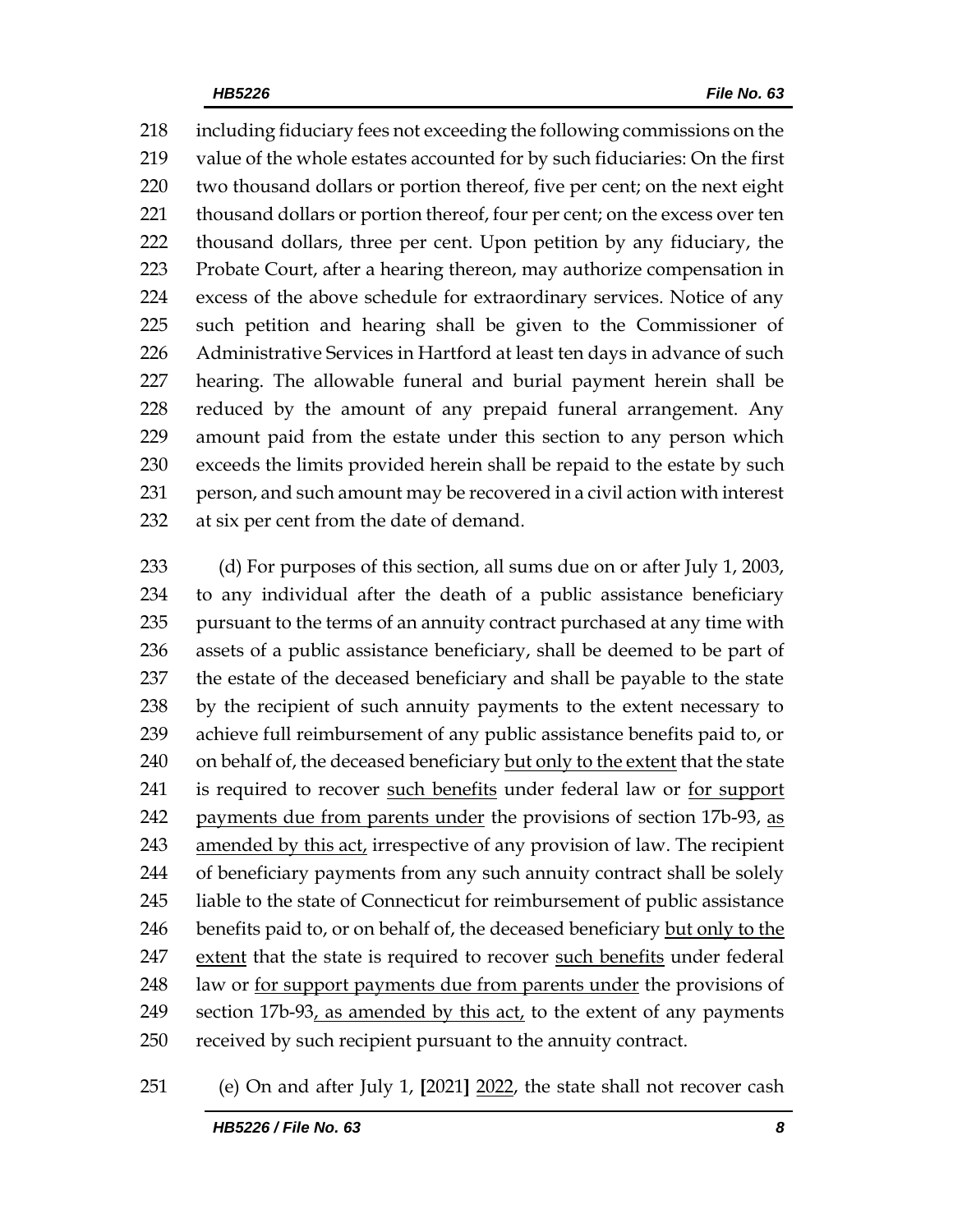assistance or medical assistance from a claim filed on any property, property interest, proceeds from a cause of action or estate, unless the state is required to recover such assistance under federal law or the provisions of section 17b-93, as amended by this act. Any claim filed under this section by or on behalf of the state on such property, property interest, proceeds from a cause of action or estate prior to July 1, **[**2021**]** 258 2022, shall be released by the state if the recovery of such assistance is not required under federal law or the provisions of section 17b-93, as amended by this act. As used in this subsection, "cash assistance" means payments made to a beneficiary of the aid to families with dependent children program, the state-administered general assistance program, the state supplement program or the temporary family assistance 264 program.

This act shall take effect as follows and shall amend the following sections: Section 1 *July 1, 2022* 17b-93 Sec. 2 *July 1, 2022* 17b-94 Sec. 3 *July 1, 2022* 17b-95

*HS Joint Favorable*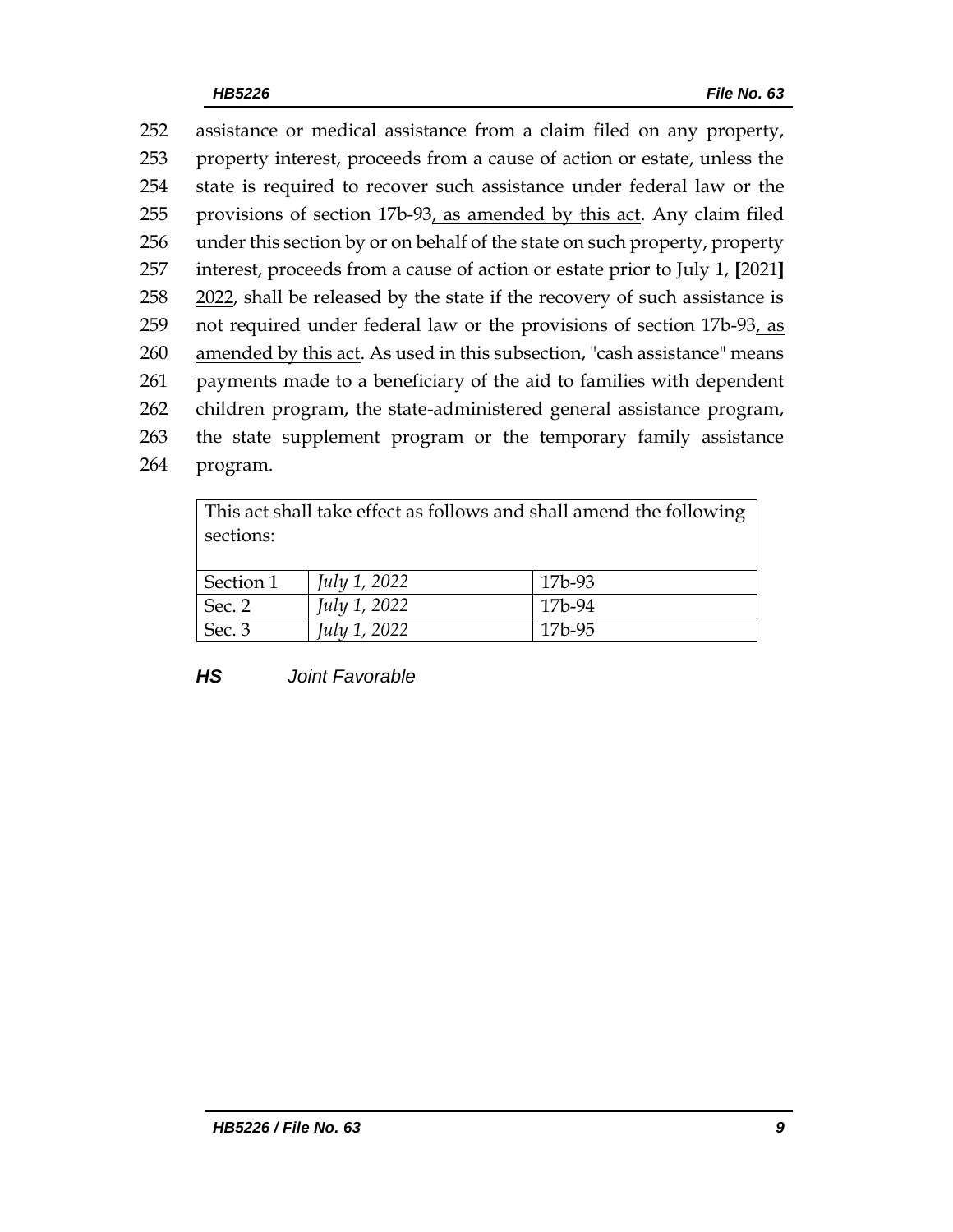*The following Fiscal Impact Statement and Bill Analysis are prepared for the benefit of the members of the General Assembly, solely for purposes of information, summarization and explanation and do not represent the intent of the General Assembly or either chamber thereof for any purpose. In general,*  fiscal impacts are based upon a variety of informational sources, including the analyst's professional *knowledge. Whenever applicable, agency data is consulted as part of the analysis, however final products do not necessarily reflect an assessment from any specific department.*

### *OFA Fiscal Note*

#### *State Impact:*

| <b>Agency Affected</b>        | <b>Fund-Effect</b> | FY 23 \$     | FY 24 \$     |
|-------------------------------|--------------------|--------------|--------------|
| Resources of the General Fund | GF - Revenue       | up to $$8.5$ | up to $$8.5$ |
|                               | Loss               | million      | million      |

Note: GF=General Fund

#### *Municipal Impact:* None

#### *Explanation*

The bill results in a revenue loss of up to approximately \$8.5 million annually associated with limiting state recoveries of certain types of public assistance from liable parents of beneficiaries.<sup>1</sup> The bill limits collections to federally required recoveries under Aid to Families with Dependent Children (AFDC), Temporary Family Assistance, and State-Administered General Assistance (SAGA).

### *The Out Years*

The annualized ongoing fiscal impact identified above would continue into the future subject to applicable recoveries.

<sup>1</sup> Based on historical recoveries from public assistance programs, per the Department of Social Services.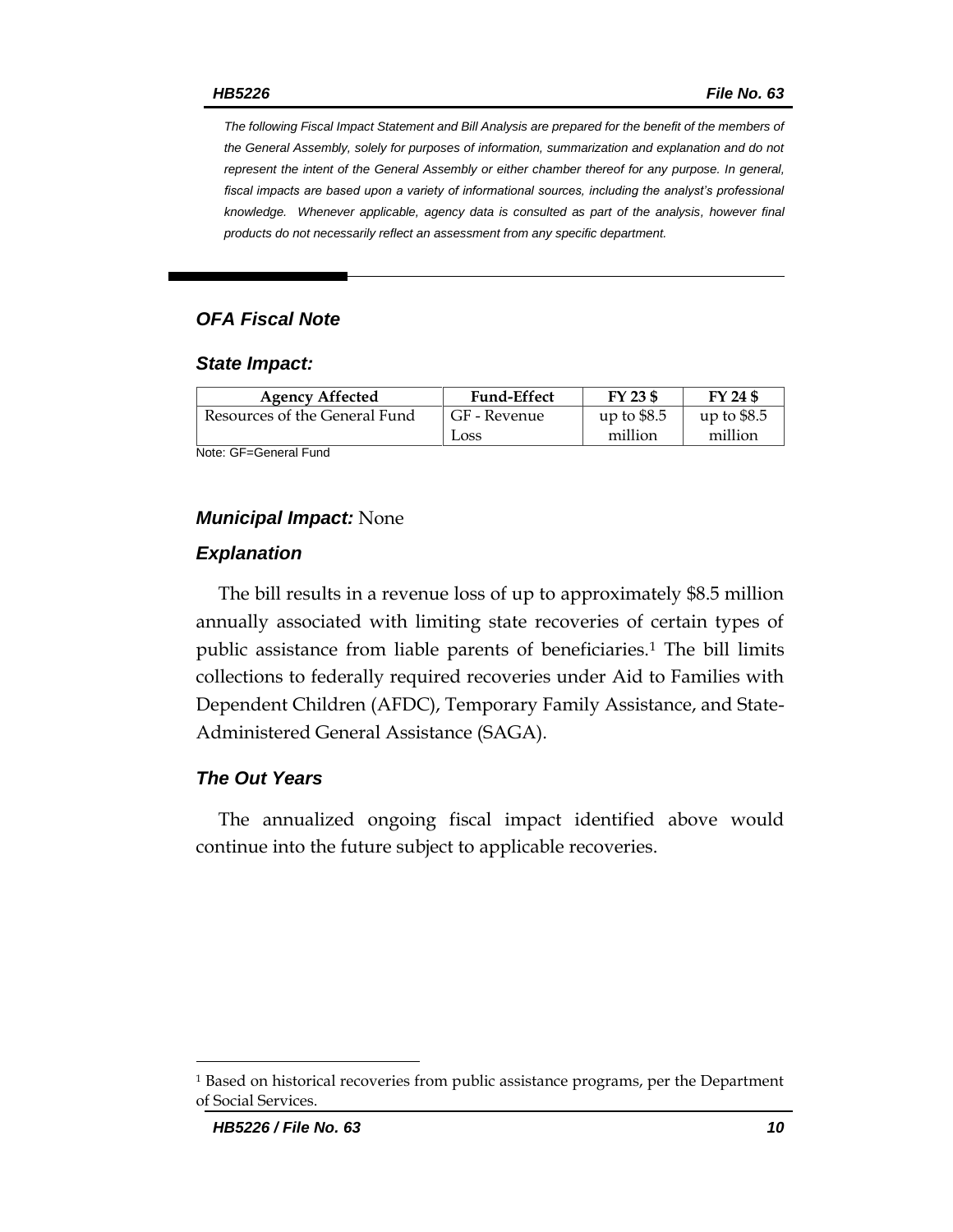# **OLR Bill Analysis HB 5226**

## *AN ACT LIMITING STATE RECOVERY OF PUBLIC ASSISTANCE PAYMENTS.*

# **SUMMARY**

This bill generally limits the state's claim to recover certain types of public assistance from liable parents of beneficiaries to amounts federal law requires the state to recover.

Under current law, when children receive or have received cash assistance benefits under Aid to Families with Dependent Children (AFDC), Temporary Family Assistance (TFA, which replaced AFDC), or State-Administered General Assistance (SAGA), their parents are generally liable to the state for the full amount of aid paid to or on behalf of either parent, their spouses, and dependent children. Under the bill, parents are only liable for amounts federal law requires the state to recover. The bill makes conforming changes to the state's claim and ability to recover assistance (1) when parents receive windfalls through lawsuit proceeds or inheritances and (2) through annuity contracts when a beneficiary dies. Existing law, unchanged by the bill, also gives the state a claim for any child support these parents owe or any child support arrearage.

Beginning July 1, 2022, the bill prohibits the state from recovering cash and medical assistance from a lien filed on any property or property interest, including windfalls, unless the state is required to recover such assistance under federal law or for child support payments. The bill also requires the state to release any lien on real property or any claim previously filed to recover public assistance that is not required under the bill.

More broadly, when a beneficiary of aid under the State Supplement